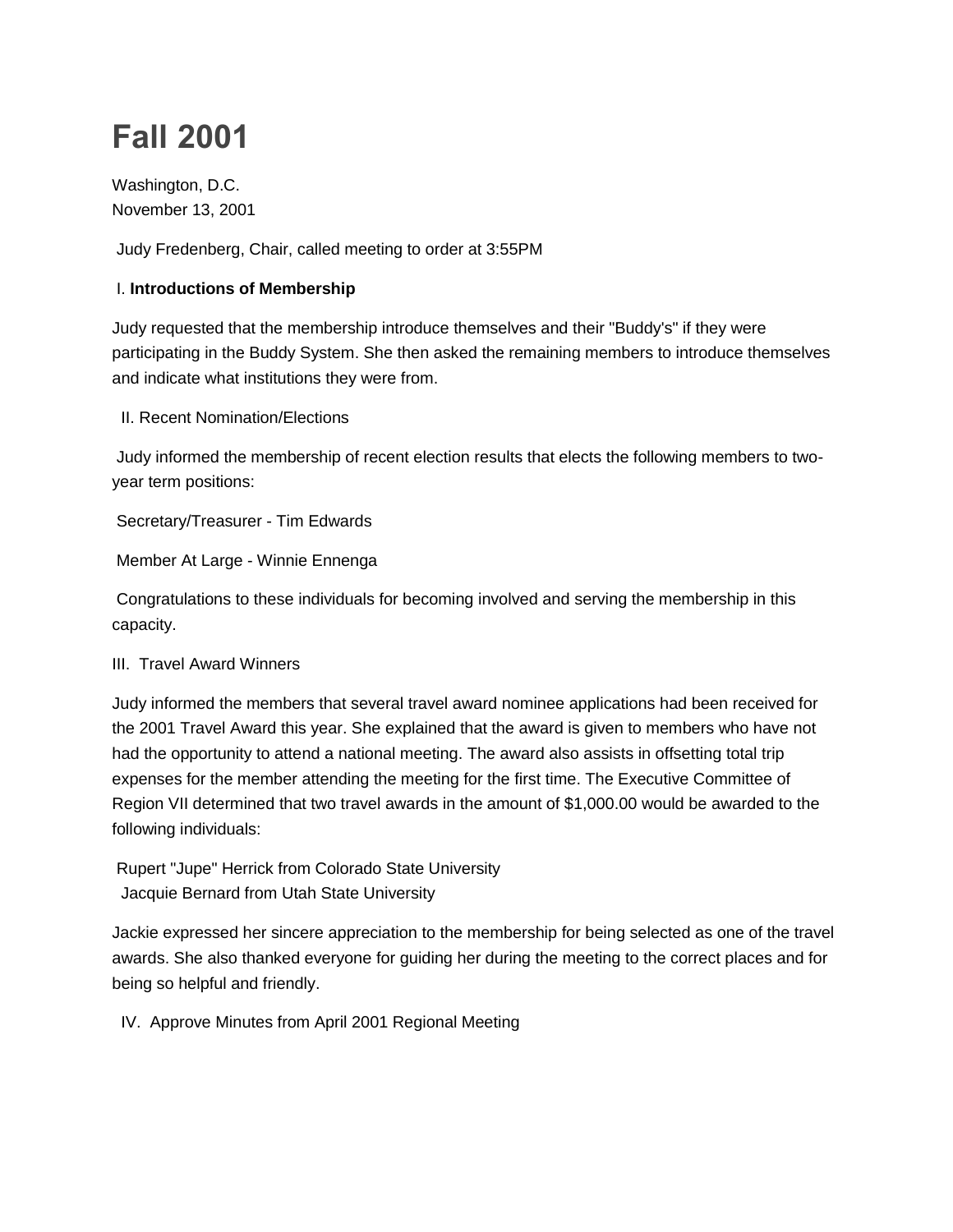Josie Jimenez asked the members to review the minutes passed out for the Spring Meeting held in April 2001. Motion made by Winnie Ennenga for minutes to be approved as is. Motion seconded by Carey Conover. Minutes approved.

#### V. Financial Report

Josie Jimenez passed out a copy of the Financial Statement for the period ending September 30, 2000. Josie asked the members if there were any questions or changes to be made to the Financial Statement. Motion made by Diane Horrocks for financial statements to be approved as is. Motion seconded by Tim Edwards.

#### VI. Report from National Representatives

Board Report - No report. Brian Farmer not in attendance. Judy mentioned that Brian had been elected as the Regional Representative, which consists of a two-year term.

Nominating and Leadership Development Committee (NLDC) - Carey Conover informed the members that a slate of officers and recommended achievers and Marietta. There were four individuals nominated for Catherine Core Minority Travel Carey mentioned that Catherine Core was attending the meeting.

Carey also informed the members that the committee was preparing NCURA members as future leaders and were attempting to recognize individuals who contribute so much to NCURA.

Fellows program and NCURA Distinguished Award. Committee proposed that five individuals per year should be recognized at the regional and national level. Board of Directors approved the concept proposed by the NLDC committee.

Will work on next year to implement way to show appreciation to members who may not receive one of the other awards available through the organization.

Communications and Membership Services (COMS) - Bo Bogdanski informed the members that the COMS committee which initially had been established as a two-year standing committee was extended by the Board for one more year to complete review of pending issues. Bo explained the following issues were pending evaluation by the standing committee:

- **Newsletter**
- News blasts
- Website updates
- Newcomers The fact that their needs are not being addressed
- Membership profiles
- NCURA Gear Responsibility has been taken away from COMS committee and is now the responsibility of the national NCURA office.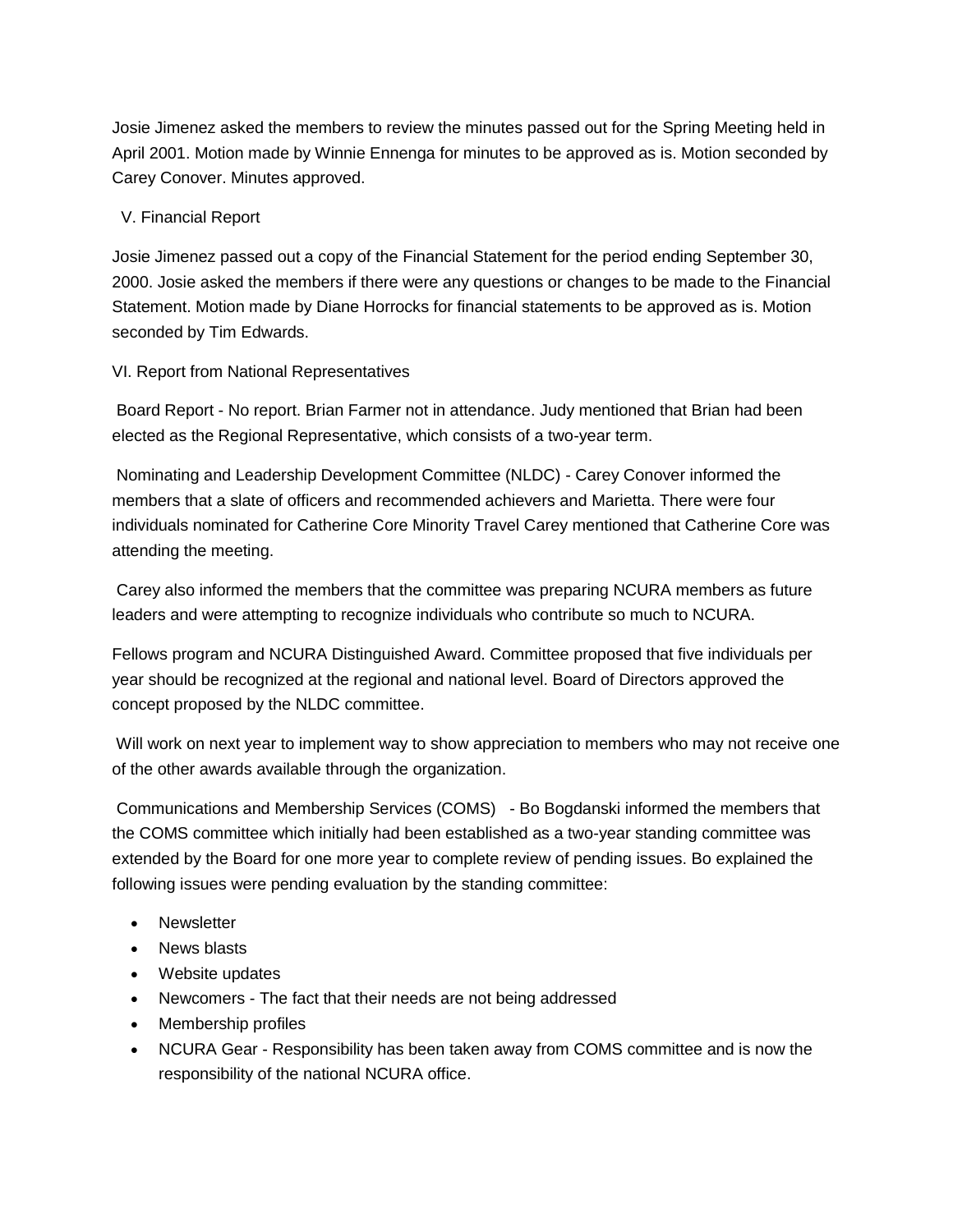Neighborhood Community Advisory Committee - Denise Wallen informed the members that the Neighborhood Community currently consists of the three neighborhoods: 1) Pre Award, 2) Electronic Research Administration (ERA) and 3) Financial Research Administration. Denise explained that the neighborhoods are a vehicle being utilized to push web-based and electronic information to members of NCURA. Denise informed members of the three additional neighborhoods (Compliance, Departmental Administration and Predominantly Undergraduate Institutions (PUI) being suggested as additions to the existing neighborhood.

Denise also advised members that Interactive Learning Series (ILS) session would be available to the members through interactive chat (I-chats) sessions. These sessions would be accessible through a web-based application and questions could be sent to the speaker or speakers during the live session. A member would receive an e-mail notifying them of the upcoming session based on the member showing interest in a given area based on the Member Profile database. This is another avenue of gaining information related to research administration in all areas.

Denise reminded members to update or complete their member profiles on-line so they also could be informed of available ILS sessions that may be of interest to the member. If a member subscribed to a certain neighborhood and then found that the information being provided was not what they needed or wanted then the member could unsubscribe from the list. It was suggested to sign up to various list servs initially and then tailor them once you see what they have to offer.

A redesigning of the website is being done to make it more user friendly and more dynamic to meet the members needs.

Judy asked the members, how many of them had received an e-mail informing them to wear red, white and blue for the Tuesday night function? If you did not receive this e-mail then you are not signed up for the overall NCURA listserv.

It was noted that the University of New Mexico is still hosting the Region VII website. Denise noted that on the website the heading Web Committee is shown but there is no such committee. Denise said it was anticipated that a committee would be formed to look at modifications/input on the website. Judy asked the members if a Website Committee should be formed. Theresa Ekin suggested an e-mail be send to Region VII members requesting they look at the current website and make suggestions for improvement.

### VII. Regional Update

Regional Meeting April 2002 - Judy informed members that the Joint Spring Region VI/VII meeting is going to be held in Kona, Hawaii at the Ohana Keauhou Beach Resort on April 17 -19. A room rate of \$109.00/night has been negotiated with the hotel. This room rate will be honored five days pre and post of the meeting dates per the hotel.

The program committee for the Region VII Spring 2002 meeting is: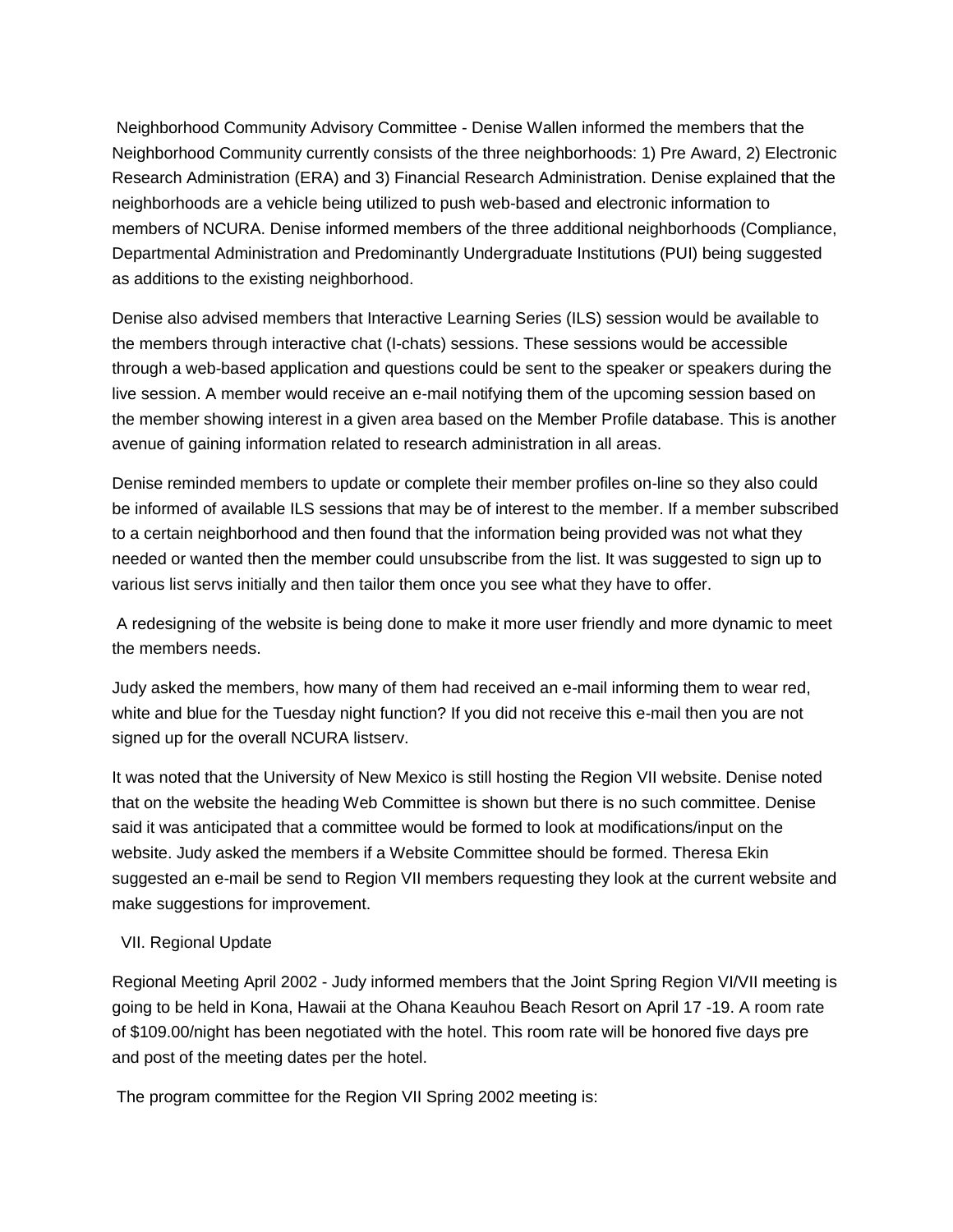Kathi Delehoy, Colorado State University; Tim Edwards, University of Montana; Theresa Ekin, Arizona State University; Judy Fredenberg, University of Montana; Josie Jimenez, New Mexico State University; Denise Wallen, University of New Mexico

Tentatively six workshops, sixteen concurrent sessions and nine discussion groups are being planned for this meeting. Each session is being scheduled for a seventy-five minute time slot. Workshops are being scheduled for Sunday, April 17.

Judy asked the members if they had any suggestions for sessions or discussion topics they wanted addressed, to contact one of the individuals on the program committee to make sure your idea is included.

Judy mentioned the recent restructuring of the organizational bylaws at the national level had left inconsistencies with those at the regional level. Judy informed the members that she had asked Dianne Horrocks to compare the national and regional bylaws to find all inconsistencies which need to be addressed.

Dianne informed members that she had compared Region VII's bylaws to those of other regions and those of the national office and had identified inconsistencies needing to be addressed. Dianne explained changes and discussion followed. Judy asked Dianne to review the guidelines once more incorporating suggested changes from the membership. Dianne said she would provide a synopsis of her findings to the members for comment and review once she had finalized them. Several members offered to review the final draft prior to submission to the membership.

Members were encouraged to look at the bylaws and send any suggestions to Dianne via e-mail, so she could incorporate them into the final synopsis.

Judy thanked Dianne for undertaking this major task which effects and benefits the entire region.

Judy updated the members of the following future regional meetings being planned:

2003 Colorado Springs, Colorado 2004 San Francisco, California

2005 Salt Lake City, Utah

2006 Maui, Hawaii (Another suggestion is Monterey or San Diego)

2007 Tucson, Arizona

2008 Las Vegas, Nevada (Another suggestions is Reno)

2009 Albuquerque, New Mexico

2010 Oahu, Hawaii